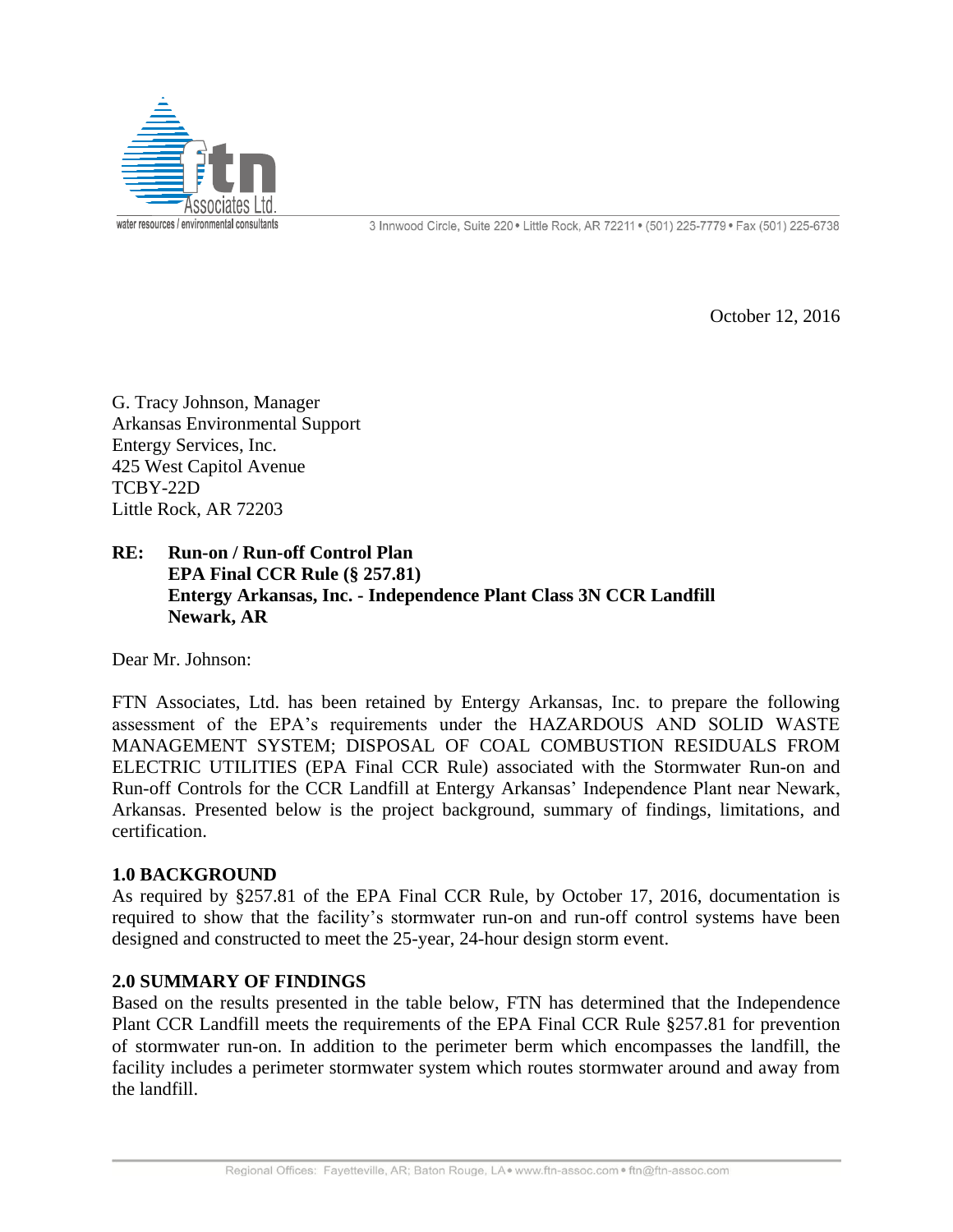Mr. Tracy Johnson Entergy Services, Inc. October 12, 2016 Page 2

Based on the results in the table below, FTN has determined that the Independence CCR Landfill meets the requirements of EPA Final CCR Rule §257.81 for run-off flows.

| <b>Channel</b><br>Reach | <b>Peak Storm</b><br>Discharge, cfs<br>(a) | <b>Ditch</b><br>Capacity, cfs<br>(b) | <b>Additional Ditch</b><br>Capacity, cfs<br>$(b-a)$ |
|-------------------------|--------------------------------------------|--------------------------------------|-----------------------------------------------------|
|                         | 131.4                                      | 825.6                                | 694.2                                               |
|                         | 32.0                                       | 825.6                                | 793.6                                               |
| 2                       | 35.6                                       | 825.6                                | 790.0                                               |

### **Table 1: Landfill Run-off Conveyance and Stormwater Channel Assessment**

| <b>Culvert</b> | <b>Peak Storm</b><br>Discharge, cfs<br>(a) | <b>Culvert</b><br>Capacity, cfs<br>$\mathbf{b}$ | <b>Additional Culvert</b><br>Capacity, cfs<br>$(b-a)$ |
|----------------|--------------------------------------------|-------------------------------------------------|-------------------------------------------------------|
|                | 131.4                                      | 231.0                                           | 99.6                                                  |
|                | 32.0                                       | 32.5                                            | 0.5                                                   |
|                | 35.6                                       | 36.6                                            |                                                       |

**Table 2: Landfill Stormwater Culvert Assessment**

The resulting combined stormwater run-off at the landfill flows to the facility Surge Pond. The Surge Pond was designed and is operated to handle all stormwater at the plant. The Surge Pond is operated under an NDPES discharge permit (Permit No. AR0037451).

# **3.0 LIMITATIONS**

The signature of FTN's authorized representative on this document represents that to the best of his knowledge, information and belief in the exercise of its professional judgment, it is his professional opinion that the aforementioned information is accurate as of the date of such signature. Any recommendation, opinion, or decisions by him are made on the basis of his experience, qualifications and professional judgment and are not to be construed as warranties or guaranties. In addition, opinions relating to environmental, geologic, and geotechnical conditions or other estimates are based on available data and actual conditions may vary from those encountered at the times and locations where data are obtained, despite the use of due care.

# **4.0 CERTIFICATION**

I, Nick Schoggin, PE, being a Registered Professional Engineer in accordance with the State of Arkansas Professional Engineer's Registration do hereby certify to the best of my knowledge,